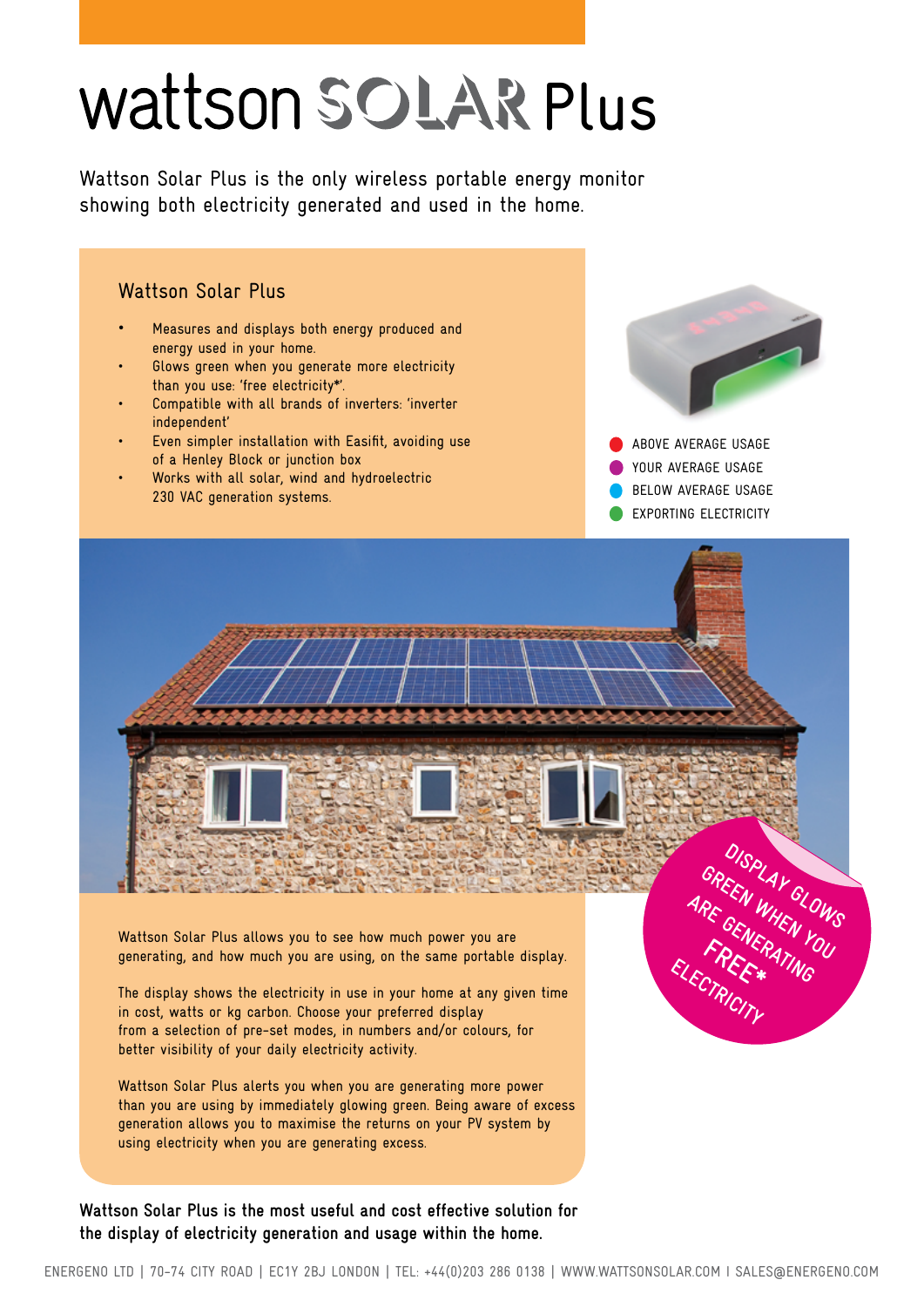## INSTALLATION

Wattson Solar Plus uses sensors that simply clip around the outside of electricity cables to get its power data. The data is then sent wirelessly from the transmitter to the display.

It works with 210V-240V single phase or 400V-460V three phase electricity supplies and uses flexible tariff structures to suit most pricing plans and feed-in-tariffs.

To self-fit the sensors, there needs to be access to either the live or neutral wire (single-core wires); if they are contained within a single big cable either side of the fusebox (consumer unit) then the sensors should be fitted professionally by a Solar Installer.

The ease of installation of Wattson Solar Plus in the two most common site environments is shown opposite. Installation with Easifit replaces the need for a Henley Block or junction box.

The display's internal memory can hold up to 28 days' worth of measurements. Software is available on our website to export, view and analyse generation and usage activity over long periods of time. Simply plug the device into a computer using the USB cable included.



Wattson Solar Plus with Henley Block



### **DISPLAY OPTIONS**

**USING THE BUTTON**

Wattson has a single button to switch between display modes:

- **Grid:** how much power is being imported from (+ve) or exported to (-ve) the grid
- **Usage:** how much power is being used in real time **Solar:** how much power is being generated **Total Energy Generated:** a counter showing how much
- energy has been generated
- **Colours only:** current usage displayed using Wattson colour key
- **Night mode:** reduces the number of lights that are on, reducing the amount of energy the display uses **Clock:** time together with power in watts displayed.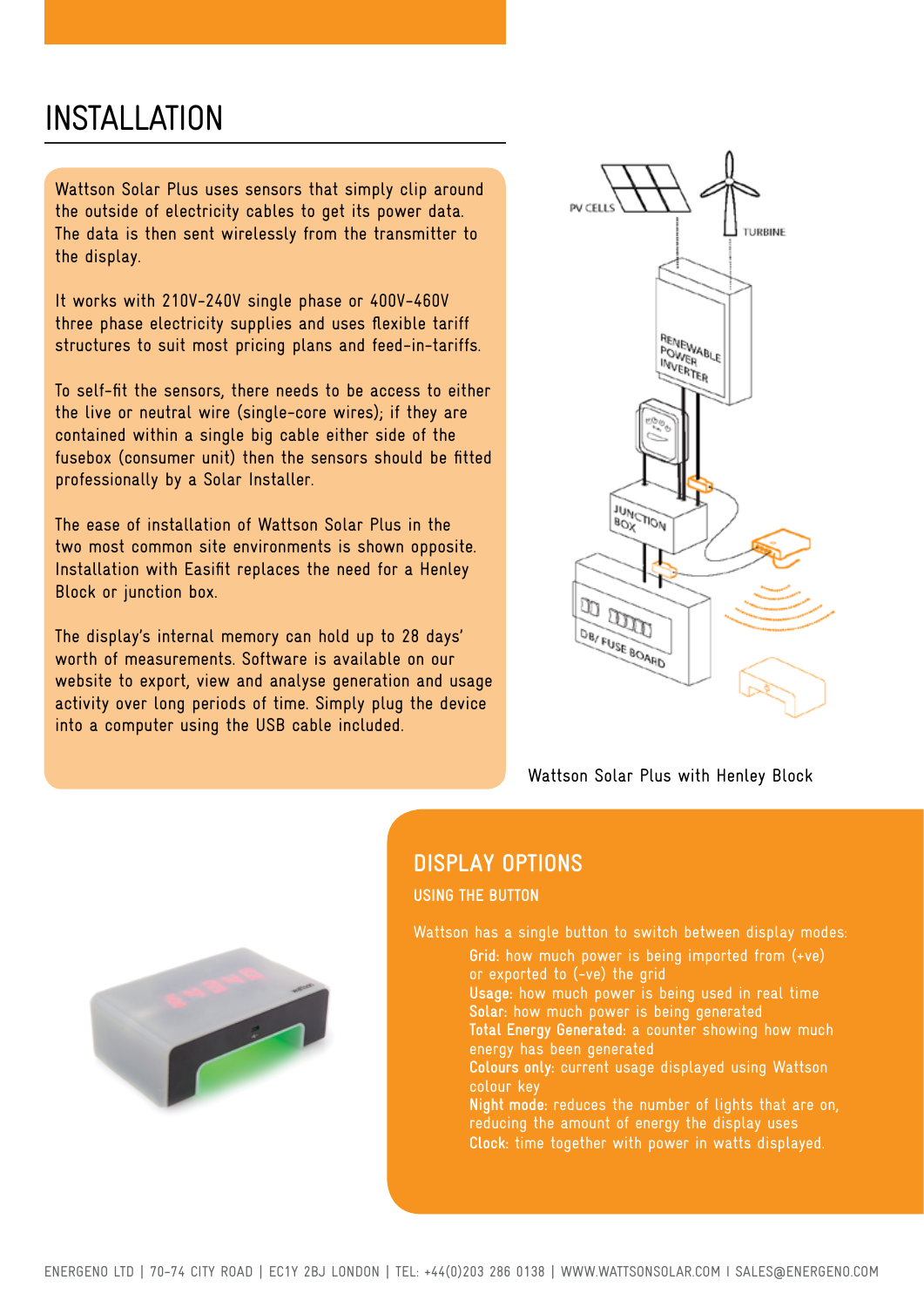

# **TECHNICAL SPECIFICATIONS**

| <b>FEATURES</b>                                      | <b>WATTSON SOLAR PLUS</b>                                                                                                |
|------------------------------------------------------|--------------------------------------------------------------------------------------------------------------------------|
| Imputs measured                                      | Ability to measure up to 3 phase systems<br>for both usage and generation                                                |
| Cable diameter                                       | 12.5mm                                                                                                                   |
| Max power/current                                    | 11.5kW/50Amp                                                                                                             |
| Ambient light mode                                   | RGB LED                                                                                                                  |
| Transmitter/receiver                                 | 433.92Mhz transmitter receiver, approx. 30m<br>range in buildings                                                        |
| Refresh rate                                         | 3 - 20 seconds user changeable                                                                                           |
| Transmitter power                                    | DC power (supplied) also optional battery<br>power                                                                       |
| <b>USB</b>                                           | 1.0 compatible USB-A to USB mini-A cable<br>supplied                                                                     |
| Currency display                                     | £, \$, €, R, P, k, F                                                                                                     |
| Software compatible                                  | Mac & PC                                                                                                                 |
| Packaged weight (g)                                  | 1150                                                                                                                     |
| Carton contents                                      | 12 units                                                                                                                 |
| Equipment compliance<br>with harmonised<br>standards | EN 61558-1:2005<br>EN 300-220-2 V2.3.1<br>EN 301 489-1 V1.9.2<br>EN 61326-1:2006<br>EN 61326-2-2:2006<br>EN 61010-1:2010 |

Wattson Solar Plus installation with Easifit

#### **TILT SELECTION**

Switch between: **Watts** Cost per year Amount of carbon in Kg or Tonnes

#### **\*FREE ELECTRICITY**

As utility companies have decided not to pay hundreds of pounds per customer to install export meters, almost everyone gets paid as if they use 50% of the energy they generate and export 50% of it. That means homeowners get paid the same regardless of how much of their own generated energy is actually used.